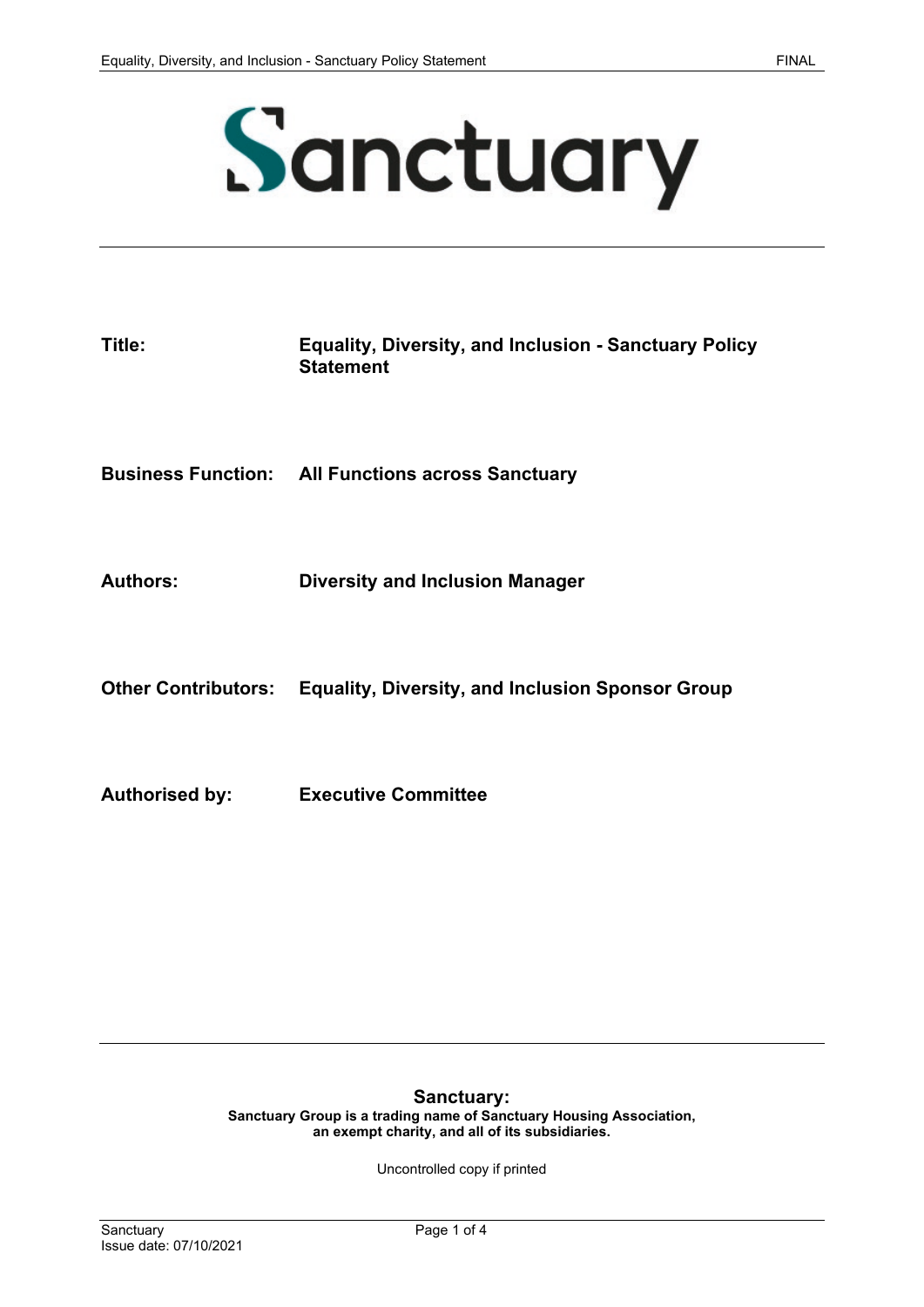### **1. Policy statement**

- 1.1 Sanctuary has a strategic goal 'to be a diverse, inclusive organization where our people thrive and respond to the needs of our customers with fairness and empathy'
- 1.2 Sanctuary is fully committed to ensuring equality of opportunity in employment and to delivering services that are accessible and take account of the diverse needs of our tenants, clients, service users and wider customers.
- 1.3 Sanctuary promotes fairness and does not tolerate discrimination. It views equality, diversity, and inclusion as integral to being a good employer and providing good services that provide value for money and meet customers' expectations.
- 1.4 To ensure fairness, equality, diversity, and inclusion are achieved across all activities, Sanctuary has focused on embedding these in the very fabric of the organisation.
- 1.5 ['Inclusion for All',](https://solis/Diversity/Documents/Inclusion%20for%20all%20-%20Equality,%20Diversity%20and%20Inclusion%20Strategy%202021-2024.pdf) is Sanctuary's comprehensive equality, diversity, and inclusion strategy. It ensures that consideration of equality, diversity, and inclusion is an integral part of the way Sanctuary plans, develops, and delivers its services. It builds on work to date that embeds three key principles of:
	- **equality** treating everyone in a way that ensures they have the same opportunity whatever their status in relation to age, disability, gender reassignment, marriage and civil partnership, pregnancy and maternity, race, religion and belief, sex, sexual orientation. This means proactively tackling prejudice, unfair discrimination, and barriers to opportunity.
	- **diversity**  valuing difference of all kinds including, but not limited to, protected characteristics.
	- **inclusion** embedding an environment for our people and our customers that makes them feel valued, respected, and heard.
- 1.6 ['Inclusion for All'](https://solis/Diversity/Documents/Inclusion%20for%20all%20-%20Equality,%20Diversity%20and%20Inclusion%20Strategy%202021-2024.pdf) should be read in conjunction with this policy statement, as it outlines Sanctuary's strategic goal, objectives and governance. It clearly sets out how Sanctuary will meet the requirements of the [Equality Act 2010](http://www.legislation.gov.uk/ukpga/2010/15/contents) and is supported by a comprehensive programme of work.
- 1.7 Sanctuary produces an Annual Report on the progress made towards achieving its strategic objectives, and annually reviews its corporate and operational action plans. Sanctuary also reviews this policy statement and the ['Inclusion for All'](https://solis/Diversity/Documents/Inclusion%20for%20all%20-%20Equality,%20Diversity%20and%20Inclusion%20Strategy%202021-2024.pdf) strategy and objectives on a regular basis.
- 1.8 Making sure that services are delivered fairly to all and to the highest possible standard is one of Sanctuary's key objectives and is in line with current legislative and associated regulatory requirements.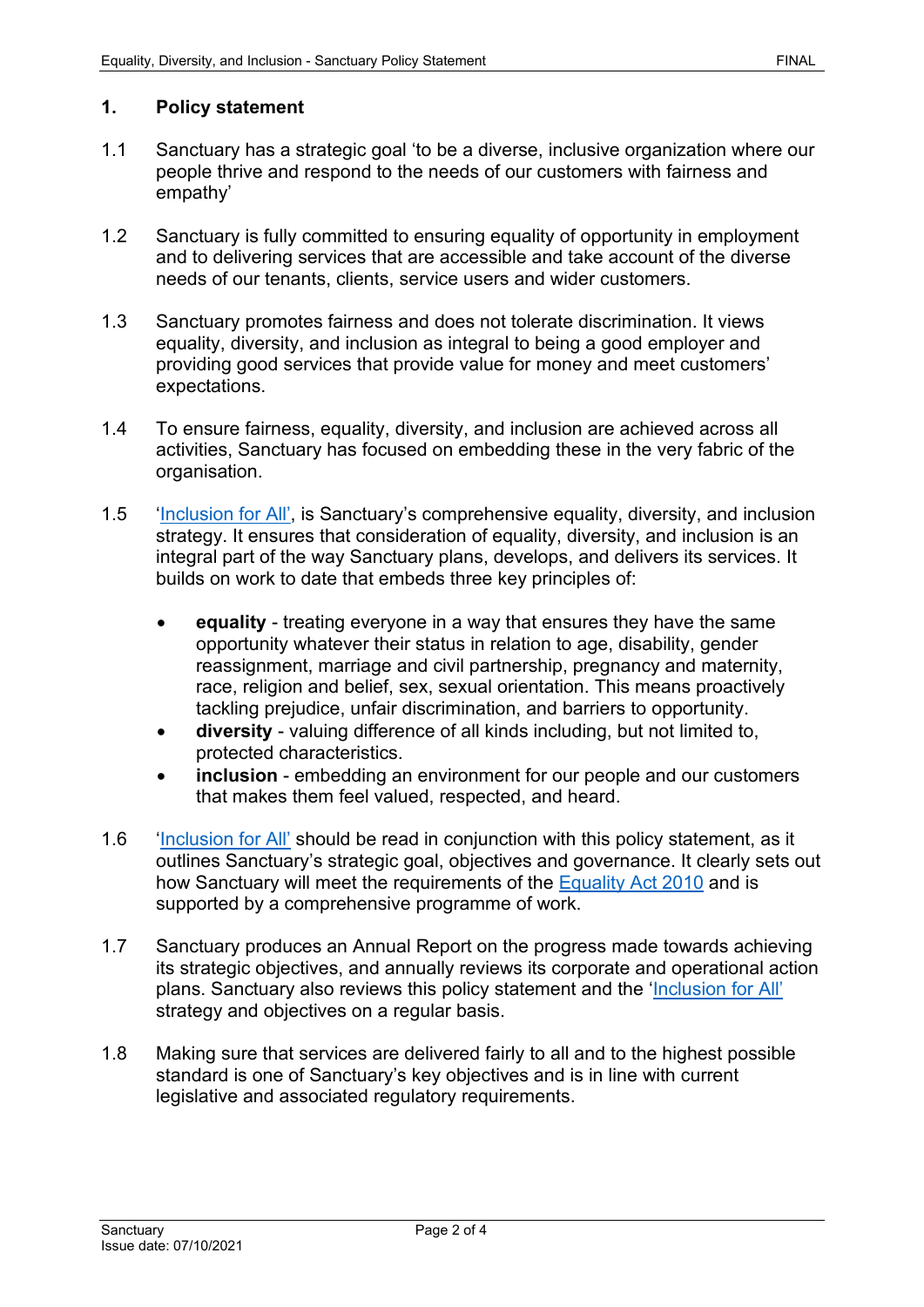# **2. Objectives of this policy statement**

- 2.1 To ensure Sanctuary's work on equality, diversity, and inclusion continues to deliver effective improvements for staff, customers and wider operations, Sanctuary has developed four strategic objectives to:
	- **Create new ways to listen** to diverse voices and promote an open culture, so that people in all their diversity can thrive.
	- **Increase organizational knowledge** and awareness to embed a culture where all our people are confident in demonstrating inclusive behaviours.
	- **Develop involved and informed leaders** who take ownership of equality, diversity, and inclusion objectives.
	- **Build diversity and inclusion into the earliest stages** of new projects and services to reflect the needs of the communities served.
- 2.2 Sanctuary's programme of work is structured under each of these objectives and through regular reporting, progress is tracked against each objective to ensure Sanctuary is improving in each area.

### **3. Responsibilities for implementation and monitoring**

- 3.1 Each Group Director is accountable for improvements within their business area. They work in partnership with the Equality, Diversity, and Inclusion Group (EDIG), which is responsible for ensuring delivery against the objectives. The EDIG meets four times per year to report progress and collaborate on organization wide equality, diversity, and inclusion activity. The EDIG reports to both the Group Board and the Executive Committee twice yearly.
- 3.2 The EDIG, Executive Committee, and Group Board have a responsibility for implementing the ['Inclusion for All'](https://solis/Diversity/Documents/Inclusion%20for%20all%20-%20Equality,%20Diversity%20and%20Inclusion%20Strategy%202021-2024.pdf) strategy. All Sanctuary employees are responsible for the strategy's success and are required to adhere to its principles.
- 3.3 All managers have responsibility for ensuring that their teams are aware and fully adhere to the strategy and are trained in, and aware of, equality, diversity, and inclusion issues relevant to their area of operation.

# **4. Period of review**

- 4.1 Until a new policy is formally adopted, this document will remain in force and operational.
- 4.2 This policy statement will be reviewed in accordance with the policy review programme agreed by Executive Committee.
- 4.3 If there are significant changes to legislation or regulation or there are found to be deficiencies or failures in this policy statement, as a result of complaints or findings from any independent organisation, the Group Director - Corporate Services will initiate an immediate review.